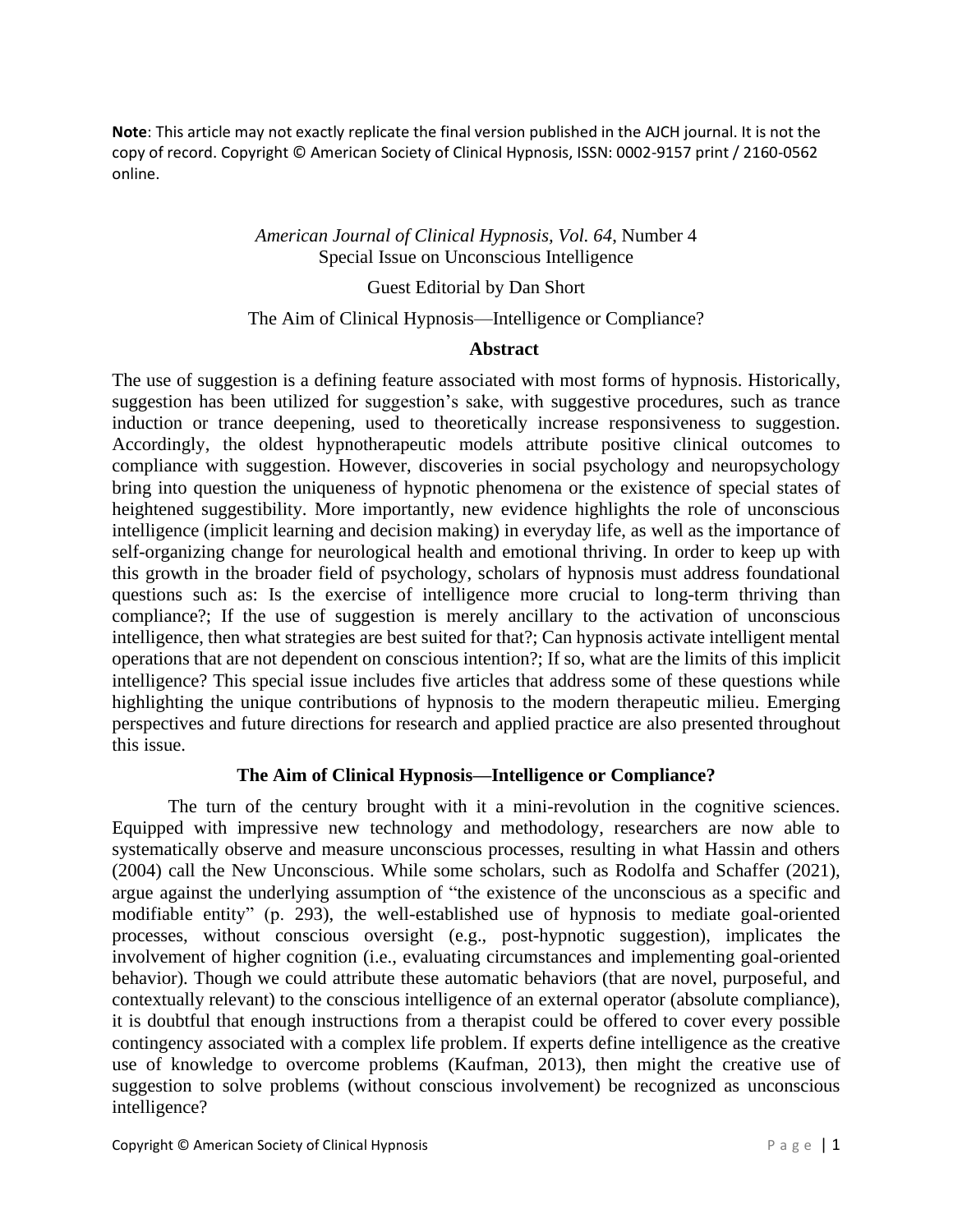This brings us to Milton Erickson who was one of the first to argue that the therapeutic agency of hypnosis cannot rest entirely on compliance with suggestion. Instead, Erickson emphasized the importance of achieving an inner re-synthesis of the patient's behavior (selforganizing change) as achieved by the patient him or herself (see Lankton, 2020; Short, 2021). Another important innovator in hypnosis, Theodore Sarbin, similarly argued that the future of hypnosis depends on redefining hypnosis as a dialogue in which patients participate as agents of their actions, rather than as objects of suggestion (Sarbin, 1999). In other words, intelligence and a sense of *internal* agency are more crucial to individual thriving than is compliance. If the use of suggestion is to be redefined as an ancillary element in clinical hypnosis, then we need to recognize and develop strategies for use as primary therapeutic devices. More specifically, can hypnosis activate intelligent mental operations that are not dependent on conscious intention? And if so, what are the limits of this special intelligence?

To address questions about the relevance of hypnosis within the rapidly evolving fields of cognitive neuroscience and clinical psychology, I enlisted the help of leading researchers and clinicians who have shared their perspectives, research, and recommendations for applied practice. In this special issue, we include five articles addressing the potentials of unconscious intelligence. This discussion begins with a cross-disciplinary review of literature on unconscious intelligence and the implications for hypnosis.

#### **Normative Unconscious and Hypnosis**

Having recognized the power of situational suggestion, James Braid (1852) pointed to the contagious nature of hysterical epidemics, such as tarantism (uncontrollable fits of dancing following a tarantula bite). Braid (1852) tells the story of the Bishop of Folingo, who after allowing himself to be bitten by a tarantula (to show there is nothing to fear), found that he was seized by fits of "dancing." Braid warns that being a skeptic is not enough to prevent one from succumbing to situational influences. What Braid termed the "powers of *sympathy* and *imitation*," researchers in social psychology now study in terms of social mimicry and attribution theory (i.e., people's reasons for acting are often not known to conscious awareness). Rather than having behavior guided by conscious intention, it has been repeatedly shown that intentions are constructed in response to behavior (confabulation). In other words, choices framed in conscious awareness – often referred to as "intention" or "will" – are for identity formation or preservation rather than the intelligent implementation of motives (e.g., Assagioli 1973; May 1969). Similarly, social psychologists Baumeister and Masicampo (2010) make the argument that because of its severe limitations, the function of conscious will is not to organize behavior for solving problems but rather to associate our actions with a feeling for the sake of identity formation.

Against this backdrop, we turn to the invited paper by Joel Weinberger and colleagues (this issue) that essentially turns a longstanding assumption of hypnosis on its head. Rather than hypnotic phenomena serving as evidence of interruptions to ordinary conscious control, these authors argue that *unconscious* regulation of behavior is normative. Accordingly, an essential point in neuroscience research is that we come to understand ourselves the same way that others do by studying our actions and searching for plausible explanations. If it is normative for people to search for explanations for their behavior, and the hypnotic situation is designed to maximize external attributions, Weinberger and colleagues (2022) ask why should we be surprised when individuals (who participate in hypnosis) feel that they are not responsible for their actions and that their imagined experiences are real? After all, experienced subjects responding to hypnotic suggestion know what is supposed to happen (during hypnosis) and so they attribute the ease of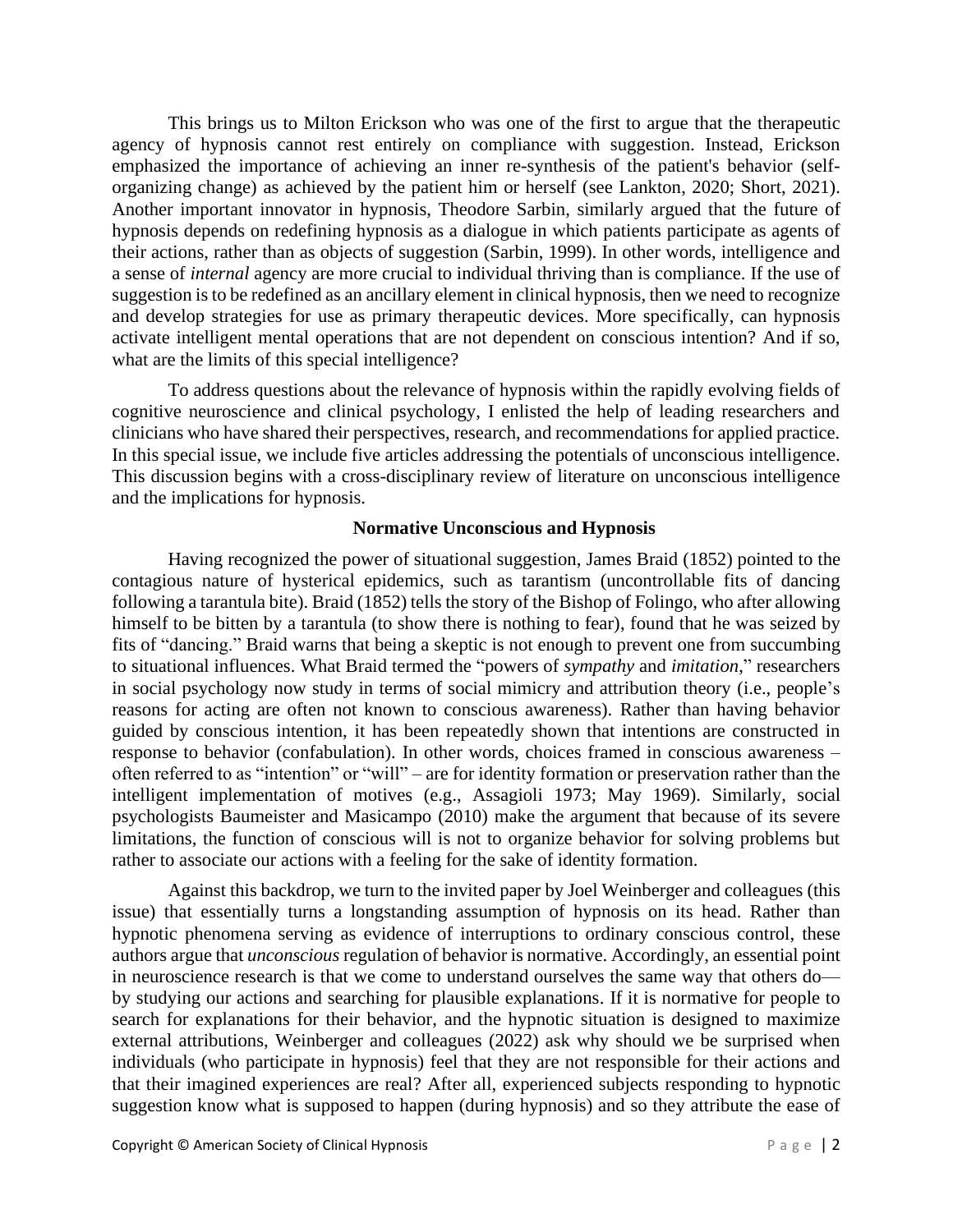processing to compliance with suggestion. With continued practice, the ease of production increases and suggested attributions become more compelling (Weinberger et al. 2022).

Thus, Weinberger and colleagues (this issue) conclude that from a theoretical perspective, there is no need for special states or unique characteristics of hypnotic phenomena. Rather, hypnosis outcomes are readily explained using normative unconscious processes and situational factors. This conclusion reminds me of Nash (1987) who argued that once we strip away the showmanship and compelling jargon (e.g., "age regression" versus "recall" or "hallucination" versus "imagery") what remains is ordinary human behavior. In other words, groundbreaking discoveries in social psychology and neuropsychology bring into question the uniqueness of hypnotic phenomena or the existence of special states of heightened suggestibility. More importantly, new evidence highlights the role of unconscious intelligence (implicit learning and decision making) in everyday life; as well as the importance of self-organizing change for neurological health (Merzenich, 2013) as well as emotional thriving (Haidt, 2006).

## **Limits of Unconscious Intelligence**

In a landmark paper, Martin Orne (1979) made the argument that while hypnosis may be helpful in circumstances involving functional memory loss, its use does not ensure that confabulations will not be substituted for actual memories. Twenty years later, Spanos and colleagues (1999) demonstrated that false memories of infancy can be easily generated during hypnotic age regression (in 87% of subjects). Because of findings such as these, hypnosis is no longer seen as having privileged access to otherwise inaccessible memories. The subjects' strong beliefs in the reality of their recovered memories too often proved to be an illusion.

Similarly, Gyorgy Moga and Zoltan Diene (2022) tested the extent to which ideomotor signaling provides access to special knowledge not readily available to conscious awareness. As these authors point out, different varieties of ideomotor communication have been embraced in psychotherapy since the time of Pierre Janet, who pioneered the use of automatic writing during therapy. The technique was later simplified by Leslie Lecron using close-ended questioning to elicit 'yes', 'no', 'I don't know', or 'I don't want to answer' based on defined finger movements. Milton Erickson further simplified the process by suggesting automatic head movements to indicate "yes" or "no" (see Moga and Dienes 2022). These small automatic movements (microexpressions) have also been studied in the field of emotion research and found to be meaningful (Ekman 2007). However, the research reported in this special issue does not question the potential meaningfulness of ideomotor communication but rather the assumption that a popular technique, known as Chevreul's pendulum, can gain privileged access to a greater fund of general knowledge. The results provided no evidence of special unconscious knowledge that was not available to ordinary conscious review.

This finding does not refute the clinical utility of ideomotor communication. While coming to the conclusion that ideomotor responses do not necessarily indicate special knowledge the authors also posit that during therapy indirect methods of expressing sensitive knowledge could lessen the burden of responsibility (Moga and Dienes, 2022). As an example, think of the emotional crisis experienced by a client who as a childhood sexual abuse survivor was told to never speak to anyone about what happened. In my clinical experience, I have had clients tell me they are not feeling suicidal (when asked directly) but given a sheet of paper with the sentence stem "I wish…" the same person writes "…that I could die!" Thus, hypnosis may be one of many useful methods for protecting the client while collecting emotionally charged information. But,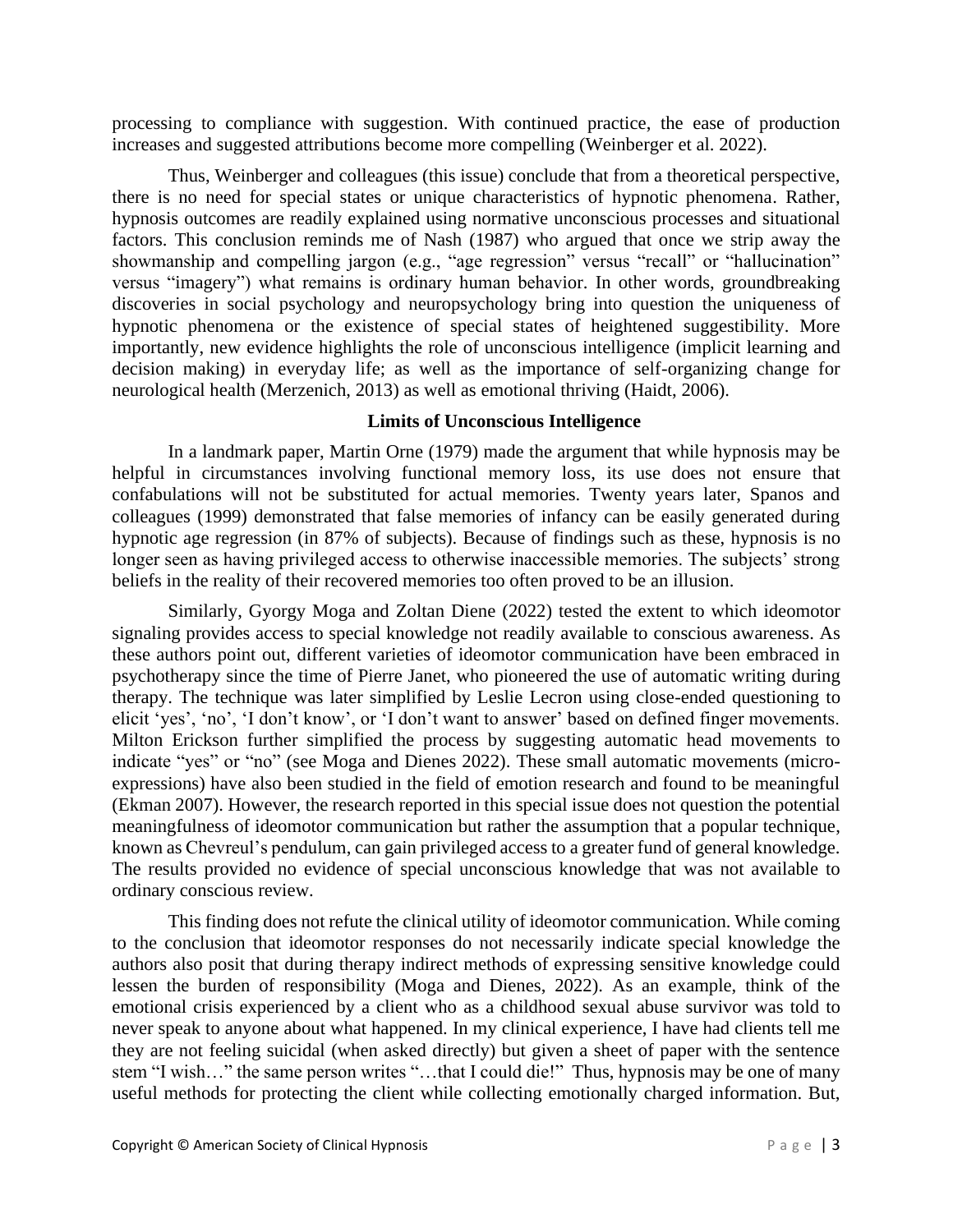just as Orne (1979) warned investigators to treat hypnotically recovered memories as possibilities rather than certainties, information collected through ideomotor communication should not be prioritized over other self-knowledge that is collected using skillful open-ended prompts and adequate time for careful conscious reflection.

### **Imagery**

While it is difficult to imagine the practice of modern hypnosis without the use of imagery (the pun suits my point), the question considered in this special issue is whether imagery has value beyond compliance with suggestion. More specifically, does hypnotherapeutic imagery (HTI) uniquely target unconscious intelligence? To address such questions, I offer a conceptual model constructed from a multidisciplinary review of literature that outlines a variety of HTI available for research and therapeutic application (Short, this issue).

Possibly the smallest unit of meaning within unconscious thought, an image is analogous to the phoneme, which in language enables us to distinguish one word from another. This minor structural change prepares us to make sense of more complex language structures. Similarly, a salient mental image seems to be bound up with attitudes and emotions that can facilitate new meanings for a given situation. Just as the meaning of a word transforms after changing a single letter (e.g., knot vs. not), I have found in clinical practice that a single image can radically alter the felt meaning of past experiences and/or future expectations. As a brief example, a woman in great distress, over intrusive images of her recently deceased friend, lamented that she should have never looked inside the open casket. She was having panic attacks at bedtime and insomnia. I asked her, what is the most beautiful flower you can imagine? She said that she adored white lilies. Next, I suggested she close her eyes, see her friend in the casket, and then see a beautiful shower of white lilies fall gently around her. The woman loved the experience. After this, no further therapy was needed. The addition of a single image seems to have radically transformed the meaning of her experience.

In other words, emotionally salient images, such as those that come from clients' dreams, or from powerful memories, or from symbols that are closely associated with a system of values (e.g., religion or culture) can be strategically utilized resulting in a cascading change of meaning and understanding. My clinical experience suggests that this cognitive and emotional reorganization is processed at a level of awareness that can be viscerally felt but only partially encoded in conscious thought. My general premise is that because imagery has nonlinear and multidimensional qualities it can be used as a type of language uniquely suited to unconscious processing (Short, 2021b).

# **Metaphor & Storytelling**

Also in this special issue, Consuelo Casula (this issue) makes the argument that, within the context of therapy, metaphors are used to initiate a process of unconscious exploration that opens up new horizons and new orientations. As a simple example, Casula refers to a client sharing that he "fights his illness," or that he lives "in a minefield;" to which the therapist responds by inviting the client to discover "faithful allies" or choose the "winning strategy" (all war-related metaphors). Presumably, these metaphors interact with the associational reasoning of unconscious intelligence and thus function as a unique system of language that facilitates understandings contained within embodied experience and tacit knowledge. Casula adds that by using metaphors to communicate new ideas, the therapist invites the individual to further explore a symbolic world of references.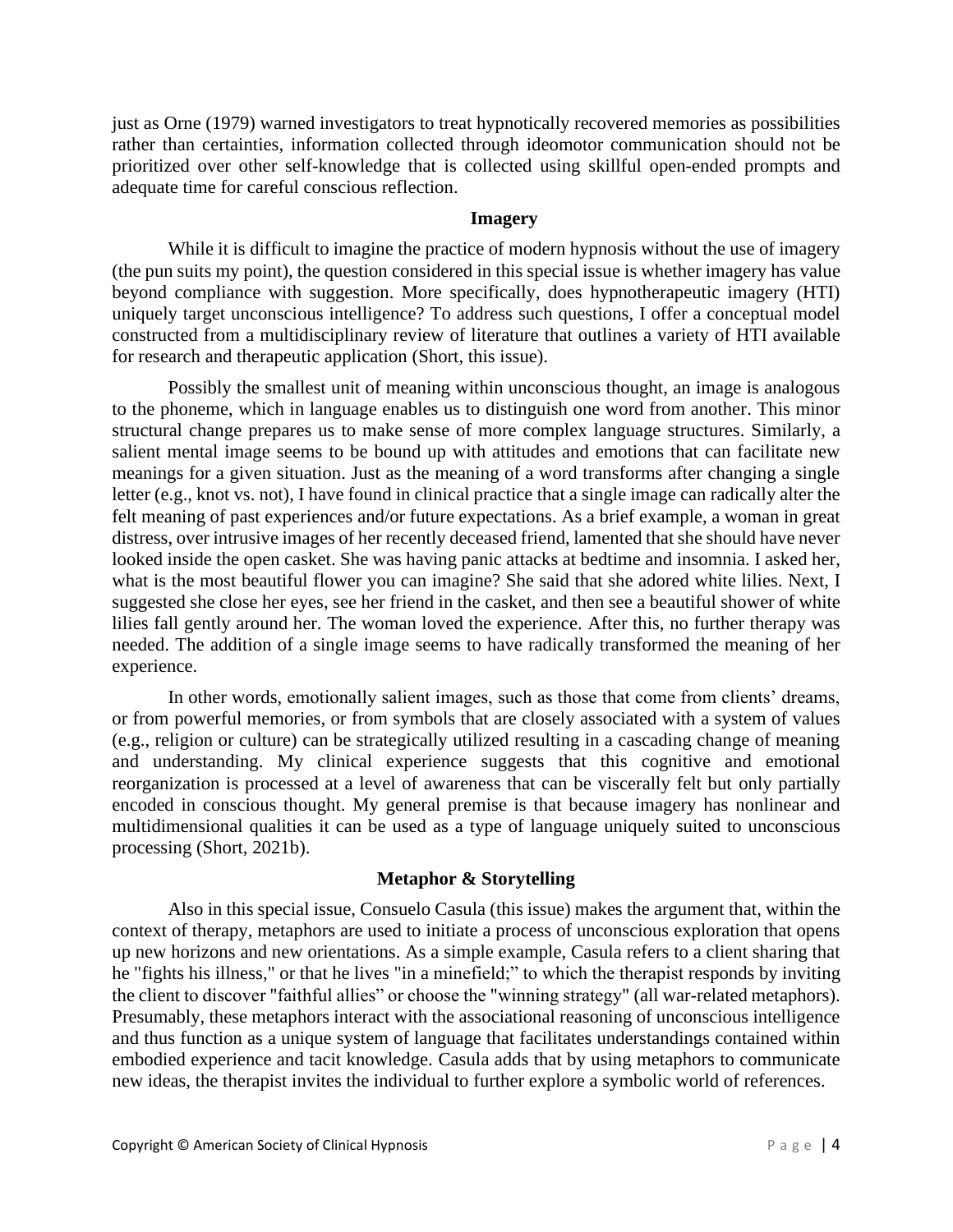This meeting of the minds is taken to a deeper level when, after the client's narration of his or her problem, the therapist responds with a relevant story (reciprocal narrative engagement). As Casula (this issue) states, "The therapist uses stories to enter into assonance and resonance with the recipient's inner world, to strengthen the therapeutic alliance, and also to transmit values without any attempt to impose them" (p. x). In any story, there are unspoken meanings, things to be inferred, dominant images, metaphors, and innumerable implied associations. Thus, during the process of reciprocal narrative engagement an altered state of knowing is achieved. Borrowing a term from William James, these states have a *noetic* quality. As James puts it, "They are states of insight into depths of truth unplumbed by the discursive intellect. They are illuminations, revelations, full of significance and importance, all inarticulate though they remain" (Short, 2020, p. 81).

The mental state described by James is reminiscent of comments from Milton Erickson who seemed to equate trance with a special state of mind during which unconscious problem solving is more likely to flourish. As stated by Erickson and Rossi (1976), "Trance is a special state that intensifies the therapeutic relationship and focuses the patients' attention on a few inner realities; trance does not ensure the acceptance of suggestions. Erickson depends upon certain communication devices (including metaphors and stories) to evoke, mobilize, and move a patient's associative processes and mental skills in certain directions to sometimes achieve certain therapeutic goals" (p. 171).

Another interesting point made by Casula (2022) is that stories can utilize different types of thoughts (intuitive, scientific, magical, philosophical, mystical, experiential, or utilitarian) in a harmonious, integrated, and complementary way. In other words, stories temporarily destabilize critical conscious awareness as the listener is virtually transported to other places in time and space. As explained by Milton Erickson and Ernest Rossi (1976), "Depotentiating the limitations of the individual's usual patterns of awareness thus opens up the possibility that new combinations of associations and mental skills may be evolved for creative problem solving within that individual" (p. 170). In cross-disciplinary studies, narrative transportation has been found to influence central aspects of the mind, such as self‐concept, and impact expectations for the future (Green and Sestir, 2017). This represents an important advantage if we consider creativity, cognitive flexibility, and autonomy (all being elements of intelligence; Kaufman 2013) to be beneficial to clinical problemsolving.

# **Embodied Experience**

In our final invited paper, Cecilia Fabre (this issue) describes the role of embodied experience and/or the manipulation of objects in physical space during hypnosis and its impact on unconscious intelligence. While Milton Erickson is well known for his use of metaphors in the form of stories, anecdotes, tasks, and rituals; Fabre cogently argues that any object to which the patient gives meaning (what Fabre calls a metaphoric object) represents something of greater importance in the context of a particular person's life. As Fabre points out, the advantage of working with these personal objects is that it does not require the use of spoken language or conscious deliberation. Rather than depending on words to encapsulate the meaning of a metaphoric object, Fabre uses movement and spatial reorientation to process new opportunities for learning and growth.

Accordingly, neuroscience, which has long recognized the cerebellum's role in motor function, now supports the nature of its concurrent role in cognitive and emotional functions. The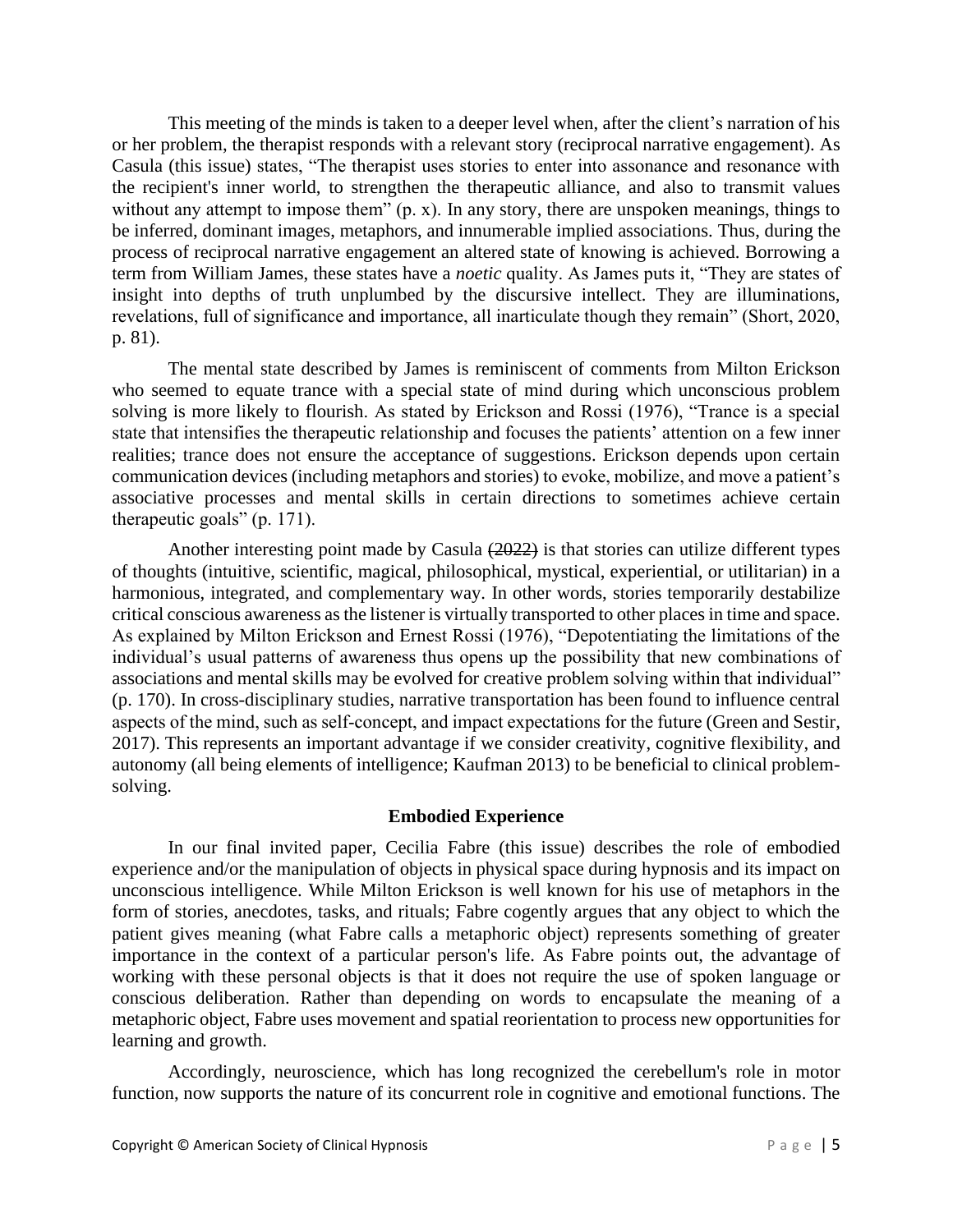cerebellum is now described as a "supervised learning machine," intricately connected to neurocognitive development, language function, working memory, executive function, and the development of cerebellar internal control models (Koziol et al., 2014), as well as learning that involves multiple timescales, protection from erasure, and spontaneous recovery of memory (Shadmehr, 2020). If purposeful movement is how unconscious intelligence begins to integrate emotional and cognitive signals, produced in different regions of the brain, and if implicit learning is radically empirical (Weinberger and Stoycheva, 2019), then the natural question for practitioners of clinical hypnosis is how to intervene with physical experiences (i.e., the client's physiological capabilities--breathing, standing, holding objects, pushing away objects, moving to a new space, etc.) to stimulate psychological adaptation and growth. To this end, Fabre offers a detailed case description with analysis to illustrate the clinical application of metaphoric objects and movement within a hypnotherapeutic context.

### **Conclusion**

I imagine most will agree further research on all the topics covered in this special issue is warranted. The goal of this project is to inspire more evidence-based exploration of the role of unconscious intelligence in producing positive outcomes during clinical hypnosis. The interdisciplinary research presented in this special issue provides practitioners with firmer theoretical grounding for the use of *arational interventions* (procedures that are not intended to engage conscious logic; Weinberger and Stoycheva, 2019). Therapeutic approaches that incorporate imagery, metaphors, narratives, and embodied experience are known to be effective. Yet, these are difficult to justify without having the conceptual structure and empirical evidence needed to explain why they work as well as they do. Hopefully, this special series takes us one step further in that direction (metaphorically speaking).

In closing, I wish to express my gratitude to each of the authors who gave their time and energy, making this special issue possible. I also wish to thank the dedicated team of reviewers whose insights and attention to detail resulted in valuable feedback for the writers. My hope is that the information presented here furthers dialogue between researchers and practitioners of hypnosis as we seek to better understand the intelligent use of clinical hypnosis.

# **References**

Assagioli, Roberto. 1973. *The Act of Will*. Oxford, England: Viking.

- Baumeister, Roy F., and E. J. Masicampo. 2010. "Conscious Thought Is for Facilitating Social and Cultural Interactions: How Mental Simulations Serve the Animal–Culture Interface." *Psychological Review* 117(3):945–71. doi: 10.1037/a0019393.
- Braid, James. 1852. "Magic, Witchcraft, Animal Magnetism, Etc." Pp. 122–77 in *The Discovery of Hypnosis: The Complete Writings of James Braid the Father of Hypnotherapy.*, *2008*, edited by D. J. Robertson. London: UKCHH Ltd.
- Casula, Consuelo C. 2022. "Stimulating Unconscious Processes with Metaphors and Narrative." *American Journal of Clinical Hypnosis* 64(4):xx.
- Ekman, Paul. 2007. *Emotions Revealed: Recognizing Faces and Feelings to Improve Communication and Emotional Life*. New York: Macmillan.
- Green, Melanie C., and Marc Sestir. 2017. "Transportation Theory." Pp. 1–14 in *The International Encyclopedia of Media Effects*. American Cancer Society.